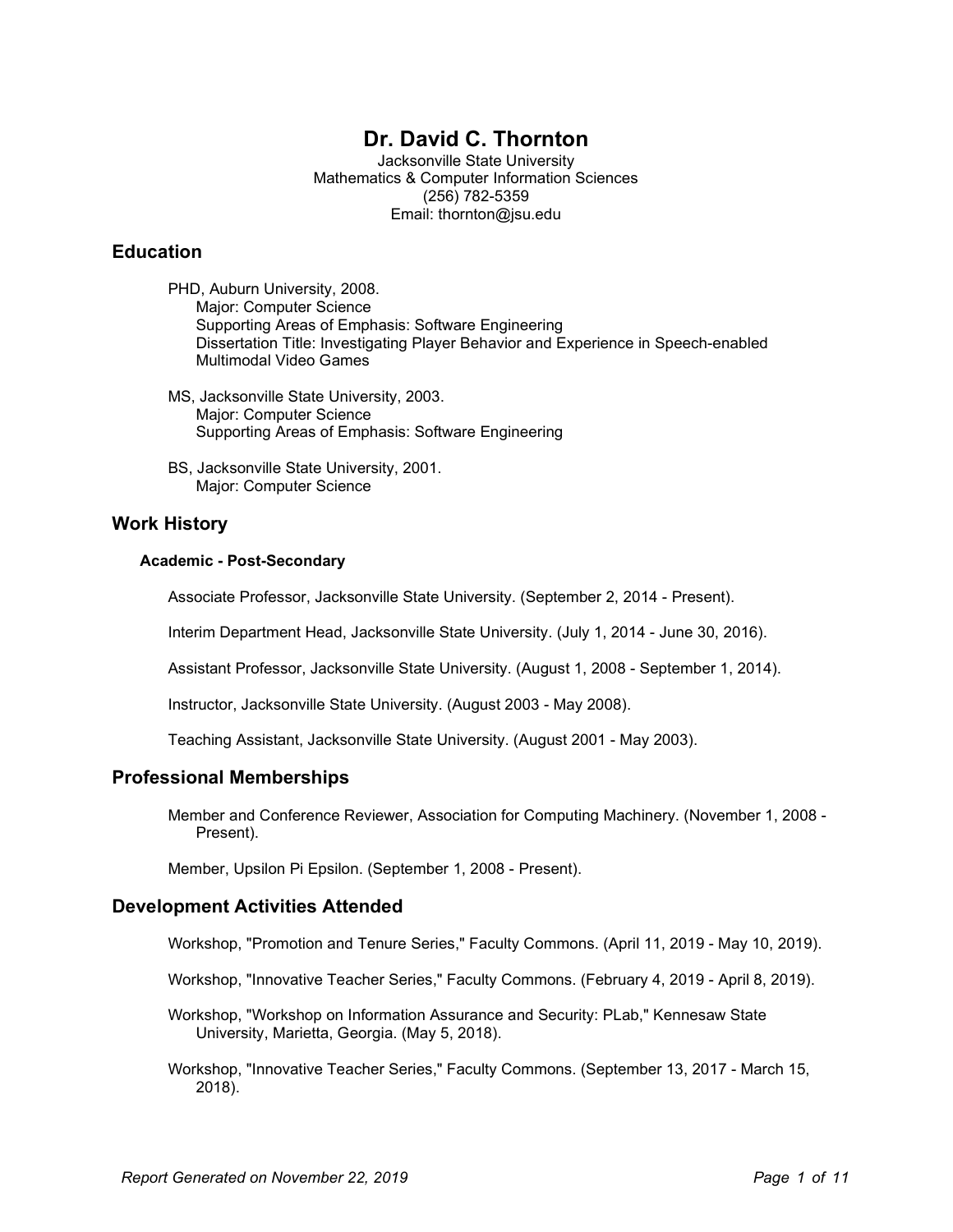Workshop, "CoRE Co-Teaching," Jacksonville State University. (July 15, 2013).

- Workshop, "CoRE Learning Management Systems," Jacksonville State University. (May 10, 2013).
- Workshop, "CoRE Technology and the Learning Environment," Jacksonville State University. (January 25, 2013).
- Workshop, "CoRE Partnership Building Workshop," Jacksonville State University. (November 1, 2012).
- "The Impact of College and Career Readiness/Common Core Standards," Jacksonville State University. (October 30, 2012).
- "New Cybersecurity Threats and Techniques by Mr. Thomas Madden, Chief Information Security Officer," Center for Disease Control and Prevention (CDCP). (September 27, 2012).
- "Partnership Meeting with Oak Ridge National Laboratory," Oak Ridge National Laboratory. (May 30, 2012).

Workshop, "HTML5 Game Camp," Microsoft. (November 10, 2011).

Workshop, "21st Century Classroom Initiative," Apple, Inc. (September 26, 2011).

# TEACHING

### Teaching Experience

### Jacksonville State University

- CS 230, Fundamentals of Computing
- CS 305, Spreadsheet Modeling
- CS 339, Game Design I
- CS 415, Dynamic Web Application
- CS 430, Human-Computer Interaction
- CS 432, Computer Graphics
- CS 439, Game Design II
- CS 488, Database Systems
- CS 491, Software Engineering II
- CS 499, Special Topics
- CS 501, Database Mgt Systems
- CS 521, Applied Software Eng I
- CS 523, Applied Software Eng II
- CS 591, Special Topics in Comp Sci
- CS 595, Studio Component
- CS 596, Studio Component
- STU 101, First Year Experience

### Non-Credit Instruction

High-school Mentoring, Calhoun County Board of Education, 2 participants. (November 8, 2018).

High-school Mentoring, Calhoun County Board of Education, 2 participants. (January 8, 2017 - April 1, 2017).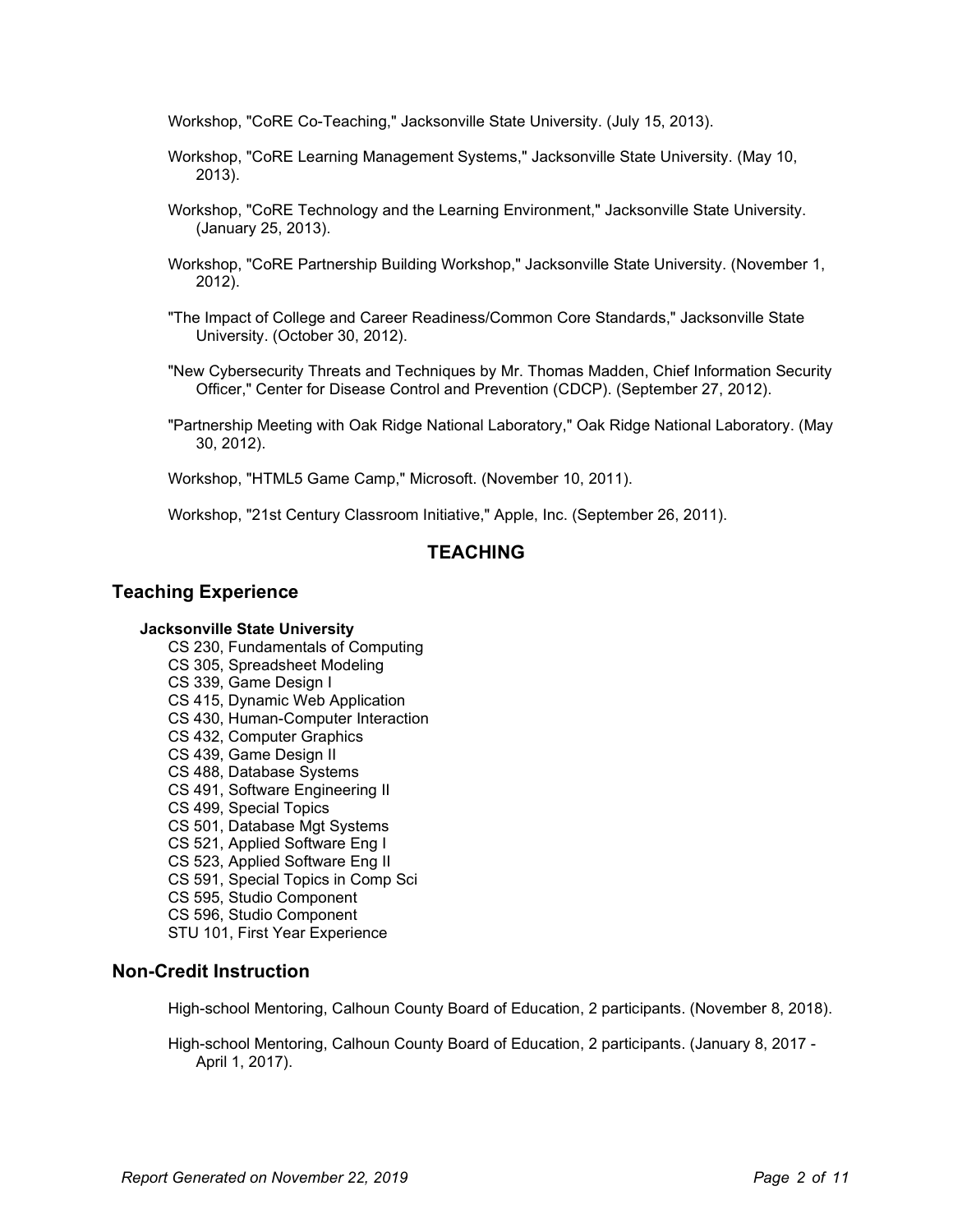High-school Mentoring, Calhoun County Board of Education, 2 participants. (January 8, 2014 - April 1, 2014).

# Directed Student Learning

- Master's Thesis Committee Chair, "Dynamic Difficulty Adjustment in Cybersecurity Games through Player Biofeedback," Mathematical Computing and Information Sciences. (January 8, 2018 - April 17, 2019). Advised: Venkataramkumar Bandi
- Master's Thesis Committee Chair, "Grocery Store App Development," Mathematical Computing and Information Sciences. (January 8, 2017 - December 1, 2017). Advised: Mehera Bujaranpallyker
- Master's Thesis Committee Chair, "Gamegogy Marketplace Block Development," Mathematical Computing and Information Sciences. (January 8, 2017 - June 1, 2017). Advised: Kristen Cunningham
- Directed Individual/Independent Study, "GPS Squad Tracker for CDP Training Administrators," Mathematical Computing and Information Sciences. (January 1, 2014 - May 1, 2014). Advised: Joshua Webster
- Master's Thesis Committee Chair, "Gamegogy Quest Path Block Development," Mathematical Computing and Information Sciences. (May 1, 2013 - May 1, 2014). Advised: Jonathan Leftwich
- Master's Thesis Committee Member, "Network Access Control System for Jacksonville State University," Mathematical Computing and Information Sciences. (April 1, 2013 - May 1, 2014). Advised: Drew White
- Directed Individual/Independent Study, "Gamegogy Leaderboard Block Development," Mathematical Computing and Information Sciences. (January 1, 2013 - May 1, 2013). Advised: Daniel Bowden
- Directed Individual/Independent Study, "Gamegogy Quest Path Block Development," Mathematical Computing and Information Sciences. (January 1, 2013 - May 1, 2013). Advised: Jonathan Leftwich
- Master's Thesis Committee Chair, "GameBox Management Application," Other (Within Jacksonville State University). (January 1, 2012 - April 10, 2013). Advised: Jonathan Brooks
- Directed Individual/Independent Study, "Natural Language Processing Project," Other (Within Jacksonville State University). (August 2012 - December 2012). Advised: Gary Warren
- Directed Individual/Independent Study, "Leaderboard Development for Game-inspired Pedagogy," Other (Within Jacksonville State University). (January 2012 - May 2012). Advised: Chris Autwell
- Directed Individual/Independent Study, "Blackboard Server and Building Blocks Deployment," Other (Within Jacksonville State University). (January 2012 - May 2012). Advised: Chris Smith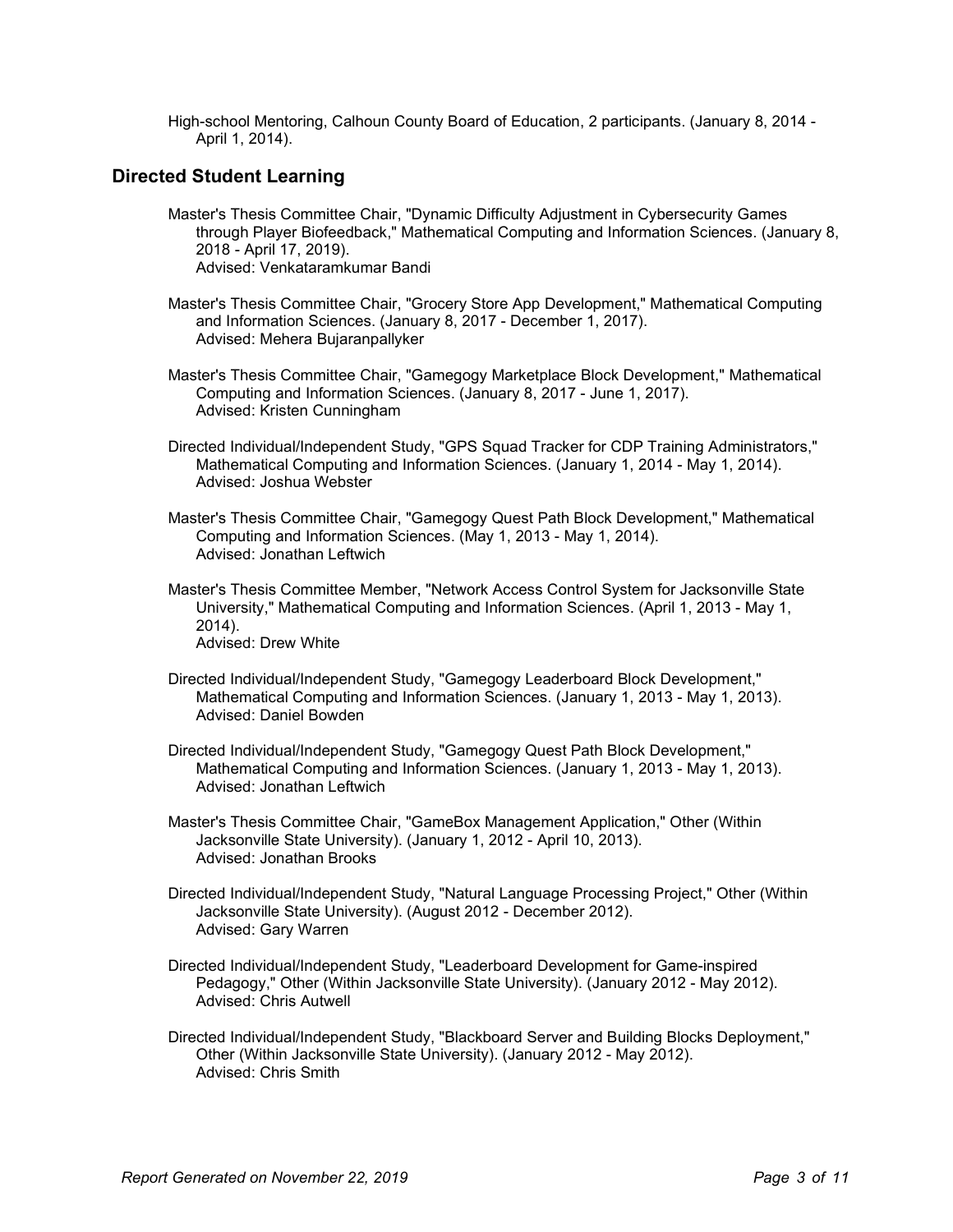- Master's Thesis Committee Chair, "Adparo Drupal Organizer," Other (Within Jacksonville State University). (August 2011 - May 2012). Advised: Joshua Rogers
- Master's Thesis Committee Chair, "Development of an Apartment Search Website," Other (Within Jacksonville State University). (May 2011 - May 2012). Advised: Chris Autwell
- Master's Thesis Committee Chair, "Development of an Avatar Creator in Support of Gamegogy," Other (Within Jacksonville State University). (May 2011 - May 2012). Advised: Shannon Hutchinson

# Awards and Honors

George Mehaffey Excellence in Learning Technology Award, Jacksonville State University. (May 6, 2014).

Clyde P. Cox Teaching Award. (May 1, 2006).

# RESEARCH

# Published Intellectual Contributions

### Book Chapters

Francia, G. A., Thornton, D. C., Trifas, M., Bowden, T. (2014). Gamification of Information Security Awareness Training. In Babak Akhgar and Hamid Arabnia (Ed.), Emerging Trends in ICT Security (pp. 85-97). Waltham, MA: Elsevier, Inc.. www.elsevier.com

### Refereed Journal Articles

- Thornton, D. C., Case, J. L., Peppers-Owen, C. (in press). Low-stakes Mathematics Placement and Preparation using EdReady. Journal of the National College Testing Association, 3, 21.
- Thornton, D. C., Francia, G. A. (2014). Gamification of Information Systems and Security Training: Issues and Case Studies. Information Security Education Journal (ISEJ), 1(1), 14.
- Thornton, D. C., Gilbert, J. (2011). Investigating Player Behavior and Experience in Speech-enabled Multimodal Video Games. The International Journal of Technology, Knowledge and Society. ijt.cgpublisher.com
- Garrett, A., Thornton, D. C. (2009). Librate: The Jacksonville State University Library Book Rating System. International Journal of Technology, Knowledge and Society, 5(2), 39--54. ijt.cgpublisher.com/

### Conference Proceedings

- Francia, G. A., Thornton, D. C., Dawson, J. (2012). Security Best Practices and Risk Assessment of SCADA and Industrial Control Systems. Security and Management 2012 (SAM 2012) Conference.
- Francia, G. A., Thornton, D. C., Brookshire, T. (2012). Cyberattacks on SCADA Systems. Colloquium for Information Systems Security Education.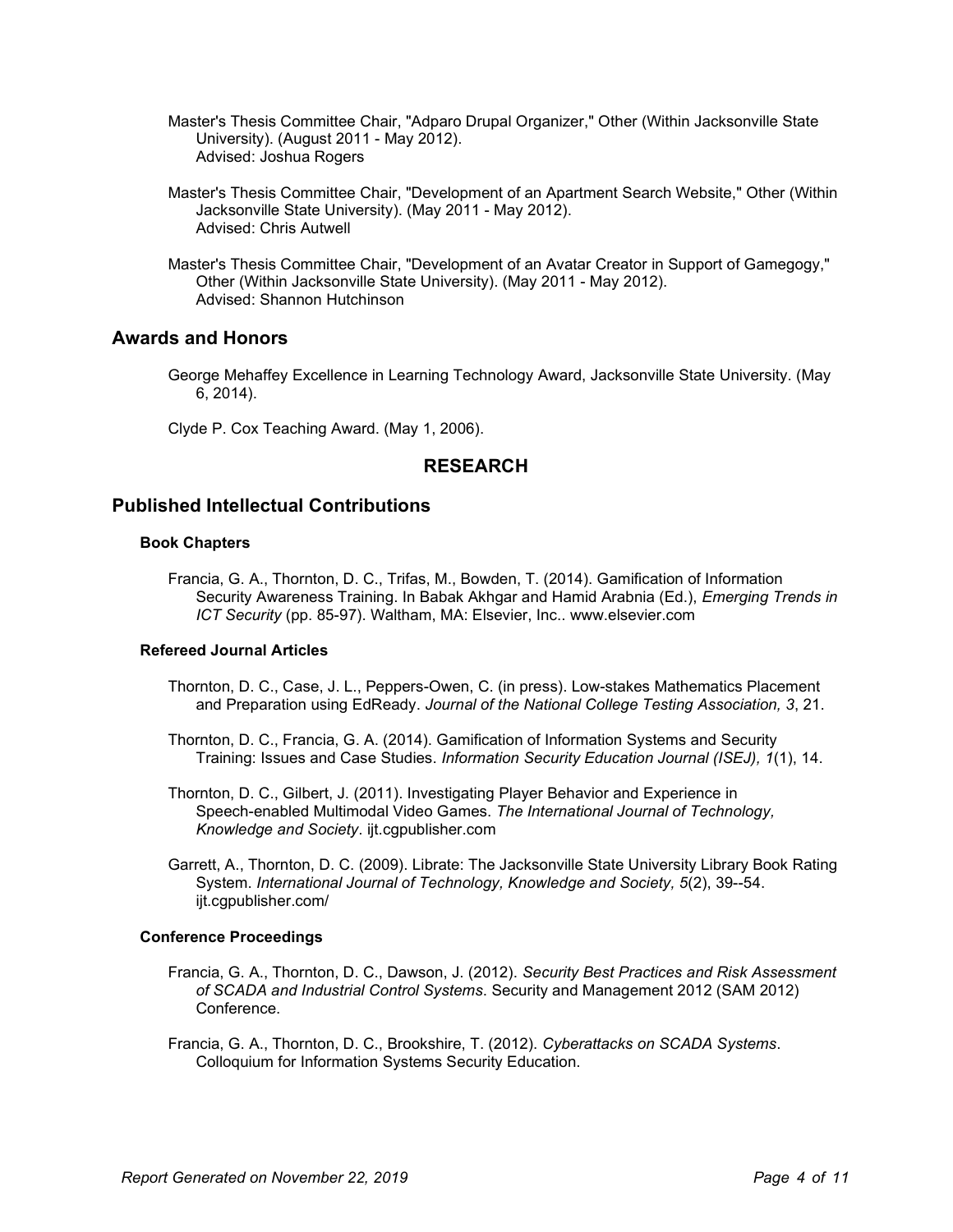#### **Other**

- Thornton, D. C., Francia, G. A., Garrett, A., Kim, K., Plotnick, L. S., Krishnaprasad, S., Trifas, M. ABET Self-study Report (pp. 145).
- Thornton, D. C. (2013). Gamegogy Quest Path Blackboard Block. Blackboard, Inc.. jsu.blackboard.com
- Kim, J., Thornton, D. C. (2013). Avatar Creator, Visual Learning and Game-based Pedagogy. Chattanooga, Tennessee: UCDA Design Education Summit 2013.
- Thornton, D. C. (2013). Gamegogy Leaderboard Blackboard Block. Blackboard, Inc.. jsu.blackboard.com
- Francia, G. A., Thornton, D. C., Brookshire, T. (2012). Wireless Vulnerability of SCADA Systems. ACM Southeast Conference.

# Presentations Given

- Thornton, D. C., CORE Back-to-school Professional Development Workshop, "Gamification and Student Response Systems," Jacksonville State University, Houston Cole Library. (September 6, 2018).
- Francia, G. A., Thornton, D. C., Richards, G., CORE Cybersecurity Workshop, "CyberEd for Administrators and Teachers," Jacksonville State University. (June 7, 2018).
- Thornton, D. C., 2018 Core Academy Conference, "Creating 360-Degree Virtual Tours," Jacksonville State University's Office of Planning and Research, Jacksonville State University. (June 6, 2018).
- Francia, G. A., Thornton, D. C., GenCyber Fall Meeting 2017, "JSU GenCyber Symposium," NSA, NSF, Orlando, Florida. (September 17, 2017).
- Case, J. L., Peppers-Owen, C., Thornton, D. C., "EdReady: A Low Stakes Alternative to Placement Testing," American Association of State Colleges and Universities, Baltimore, Maryland. (July 22, 2017).
- Thornton, D. C., 2017 Core Academy Conference, "Inexpensive Virtual Reality for the Classroom," Jacksonville State University's Office of Planning and Research, Jacksonville State University. (June 6, 2017).
- Thornton, D. C., GenCyber Spring Meeting 2017, "Demo of Cybersecurity Games and Classroom Exercises," NSA, NSF, San Antonio, Texas. (May 2, 2017).
- Thornton, D. C., Greeley, A., Farag, W., GenCyber Spring Meeting 2017, "Cyber Ethics and Safe Online Behavior: Effective Methods and Tools," NSA, NSF, San Antonio, Texas. (May 1, 2017).
- Thornton, D. C., Pong to Pokemon Go!: A History of Electronic Gaming, JSU Library, Gaming Club, and History Club, Houston Cole Library. (November 16, 2016).
- Thornton, D. C., Mathematics and Computing Colloquium, "Gamegogy: Game-inspired Pedagogy," Mathematics and Computing Department, Ayers Hall. (October 21, 2016).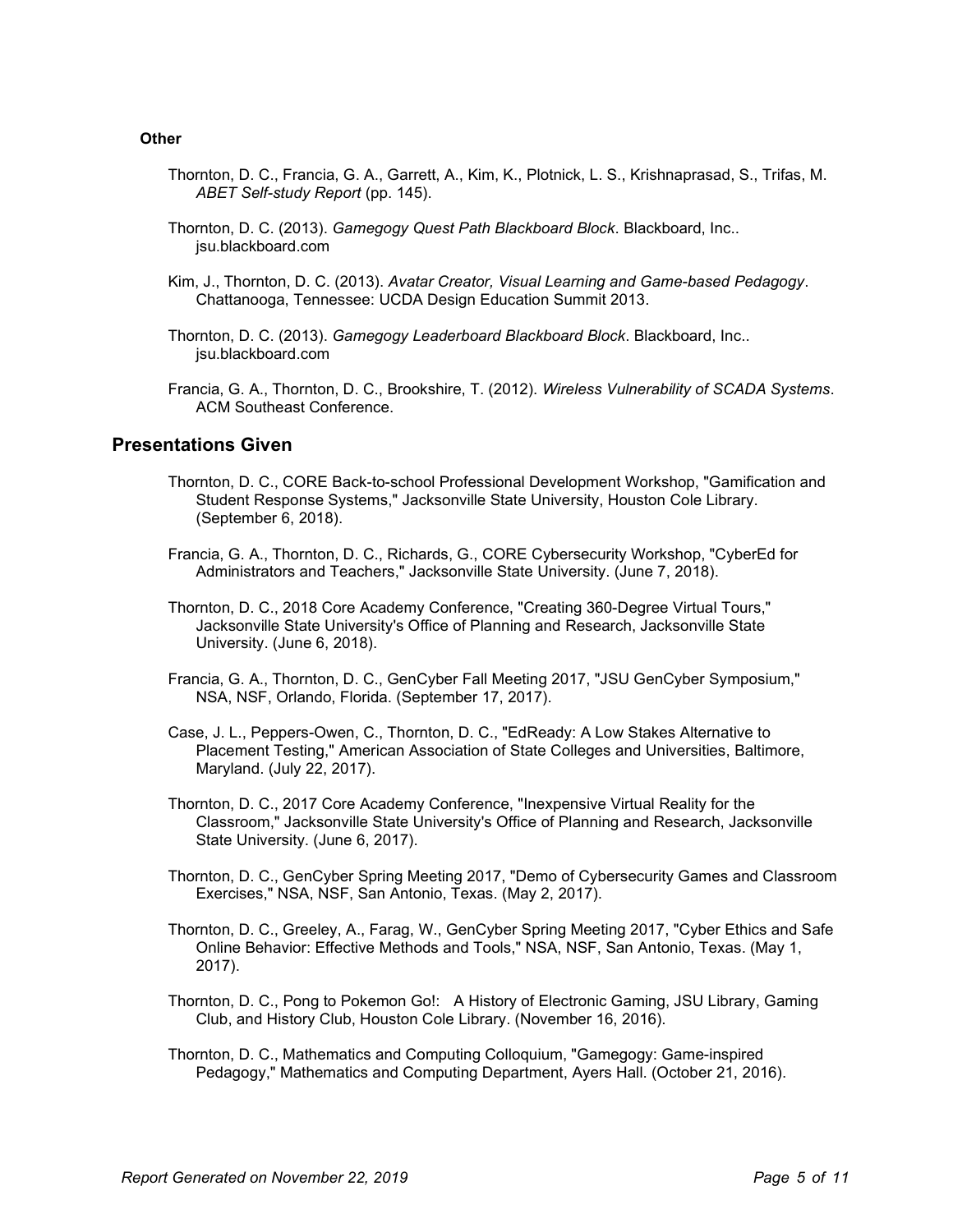- Francia, G. A. (Presenter), Thornton, D. C. (Presenter), Snellen, J. (Presenter), Richards, G., GenCyber Information Security Workshop, National Security Agency and National Science Foundation, Jacksonville, AL. (July 11, 2016).
- Thornton, D. C., 2015 Core Academy Conference, "Free, Web-based Student Response Systems," Jacksonville State University's Office of Planning and Research, Jacksonville State University. (June 6, 2015).
- Beckett, S. W. (Author & Presenter), Peppers-Owen, C. (Author & Presenter), Case, J. L. (Author & Presenter), Thornton, D. C. (Author & Presenter), EdReady Webinar Series, "JSU EdReady Math Placement: Reasons and Decisions," Monterey Institute for Technology and Education, World Wide Web. (April 30, 2015).
- Francia, G. A. (Presenter), Thornton, D. C. (Presenter), Trifas, M. (Presenter), Game Making Workshop for Information Security Awareness Curriculum, National Security Agency, Jacksonville, AL. (June 14, 2013).
- Thornton, D. C., 2013 Core Academy Conference, "Incorporating Gamification into Your Curriculum," Jacksonville State University's Office of Planning and Research, Jacksonville State University. (June 4, 2013).
- Thornton, D. C., BamaBUG Academic Technology Conference, "Facilitated Gamification: Increasing Student Engagement and Motivation," Blackboard, Inc., University of Alabama. (May 31, 2013).
- Thornton, D. C. (Presenter), 16th Meeting of the Colloquium for Information Systems Security Education, "Cyberattacks on SCADA Systems," Orlando, Florida. (June 11, 2012).
- Thornton, D. C. (Presenter), Garrett, A. (Presenter), ACADEME Meeting, "Using Game-inspired Pedagogical Techniques in an Introductory Programming Course," Jacksonville State University, Houston Cole Library. (March 19, 2012).
- Dempsey, D. W. (Author & Presenter), Dempsey, H. L. (Author), Garrett, A. (Author), Thornton, D. C. (Author), 90th Annual Meeting of the Mathematical Association of America - Southeastern Section (MAA-SE), "Temporal Discounting and Effort Discounting: An Application of Mathematics to Behavioral Economics," Mathematical Association of America - Southeastern Section (MAA-SE), Tuscaloosa, AL. (April 2, 2011).
- Thornton, D. C. (Author & Presenter), Garrett, A. (Author & Presenter), Dempsey, D. W. (Author), Dempsey, H. L. (Author), Annual Meeting of the Alabama Academy of Science, "Developing a Game-Inspired Curriculum for an Introductory Programming Course," Alabama Academy of Science, Jacksonville, AL. (March 2011).
- Dempsey, H. L. (Author & Presenter), Dempsey, D. W. (Author & Presenter), Garrett, A. (Author), Thornton, D. C. (Author), Sudduth, J. (Author), Morton, S. (Author), Ferrell, D. (Author), Association for Behavior Analysis International Behavioral Economics Conference: From Demand Curves to Public Policy, "Discounting of Exam Grades, Extra Credit, and Delayed Money," Association for Behavior Analysis International, Chicago, IL. (March 2011).
- Dempsey, D. W. (Author & Presenter), Dempsey, H. L. (Author & Presenter), Thornton, D. C. (Author), Garrett, A. (Author), Martin, S. (Author), Whetstone, M. (Author), Ussery, E. (Author), Association for Behavior Analysis International Behavioral Economics Conference: From Demand Curves to Public Policy, "Hypothetical vs. Real-Time Effort Discounting of Extra Credit," Association for Behavior Analysis International, Chicago, IL. (March 2011).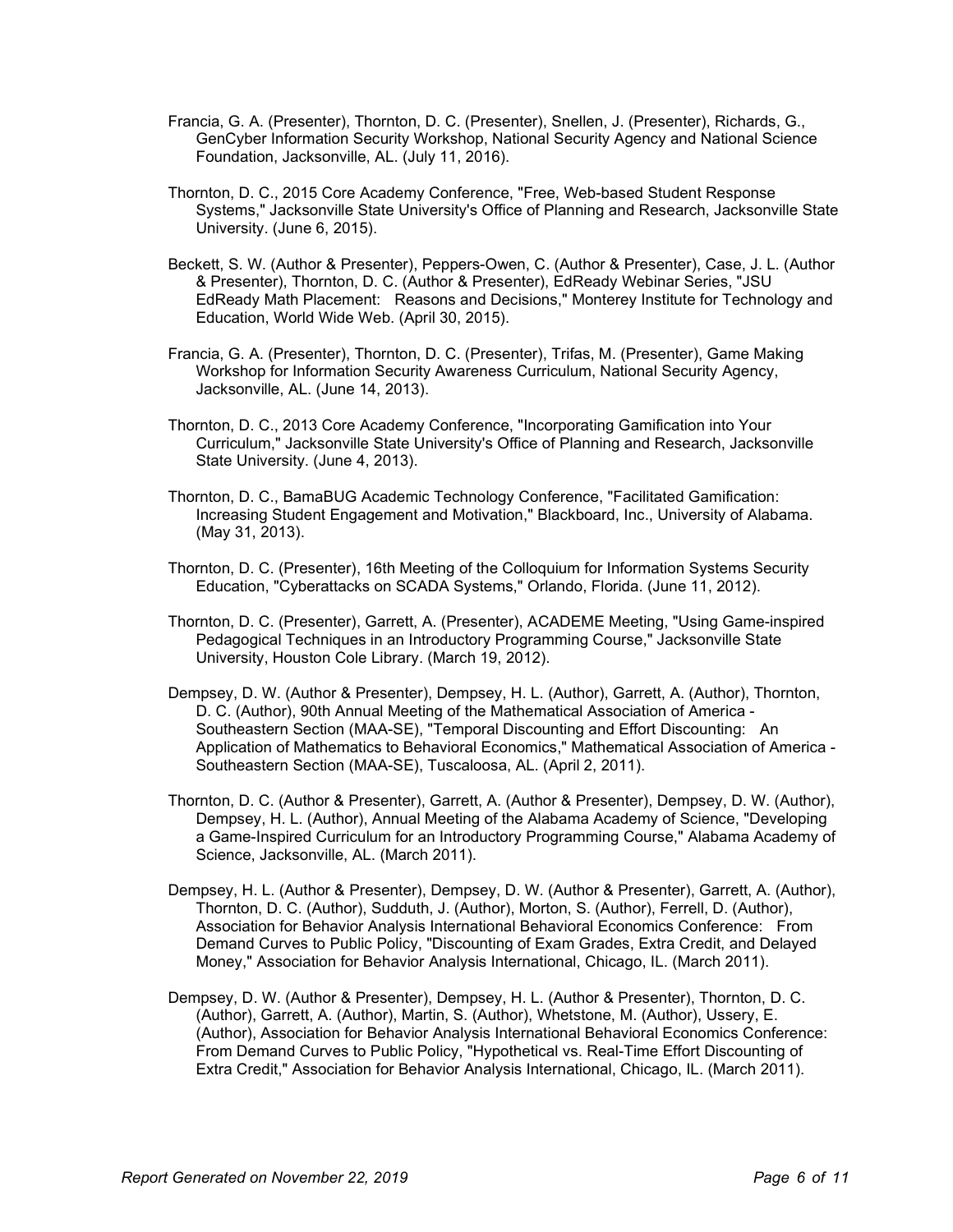- Thornton, D. C., 89th Annual Meeting of the Alabama Academy of Science, "Game-inspired Pedagogy in an Introductory Computer Programming Course," Jacksonville State University, Jacksonville, AL. (March 2, 2011).
- Thornton, D. C. (Author & Presenter), Gilbert, J. (Author & Presenter), SpeechTEK 2008, "VUI Design for Multimodal Applications," Information Today, Inc., New York, New York. (August 18, 2008).

# Contracts, Grants and Sponsored Research

### **Grant**

### Funded

- Richards, G. (Co-Principal), Francia, G. A. (Principal), Thornton, D. C. (Co-Principal), Snellen, J. (Co-Principal), "2017 GenCyber Cybersecurity," Sponsored by NSF/NSA, Federal, \$99,529.00. (April 1, 2017 - March 30, 2018).
- Richards, G., Francia, G. A., Francia, G. A., Thornton, D. C., Snellen, J., "2017 GenCyber Cybersecurity," Sponsored by NSF/NSA, Federal, \$129,000.00. (April 1, 2017 - December 1, 2017).
- Thornton, D. C., "REAL Classroom Grant," Sponsored by Faculty Commons, Jacksonville State University, \$20,000.00. (June 1, 2017).
- Richards, G. (Co-Principal), Francia, G. A. (Principal), Thornton, D. C. (Co-Principal), Snellen, J. (Co-Principal), Simmons, A. (Co-Principal), "GenCyber Cybersecurity Grant 2016," Sponsored by National Security Agency and National Science Foundation, Federal, \$98,000.00. (May 15, 2016 - December 31, 2016).
- Sasser, T. T. (Co-Principal), Thornton, D. C. (Co-Principal), "REAL Teaching Grant," Sponsored by JSU Faculty Commons, Jacksonville State University, \$1,000.00. (January 8, 2016 - September 1, 2016).
- Francia, G. A. (Principal), Thornton, D. C. (Co-Principal), Trifas, M. (Co-Principal), "Annex II Capacity Building-Outreach to Academia," Sponsored by Department of Defense, Federal, \$46,088.00. (October 1, 2012 - December 30, 2013).
- Francia, G. A. (Principal), Garrett, A. (Co-Principal), Bekhouche, N. (Co-Principal), Marbut, T. M. (Co-Principal), Thornton, D. C. (Co-Principal), "MRI-R2: Acquisition for the Critical Infrastructure Security and Assessment Laboratory (CISAL)," Sponsored by NSF, Federal, \$415,600.00. (May 1, 2010 - April 30, 2013).
- Garrett, A. (Principal), Thornton, D. C. (Co-Principal), "Roof Savings Calculator Upgrade," Sponsored by Oak Ridge National Labs, Federal, \$18,677.00. (June 2011 - September 2011).

### Not Funded

Richards, G. (Co-Principal), Francia, G. A. (Co-Principal), Thornton, D. C. (Principal), Snellen, J. (Co-Principal), "2019 GenCyber Cybersecurity," Sponsored by NSF/NSA, Federal, \$100,000.00. (2019).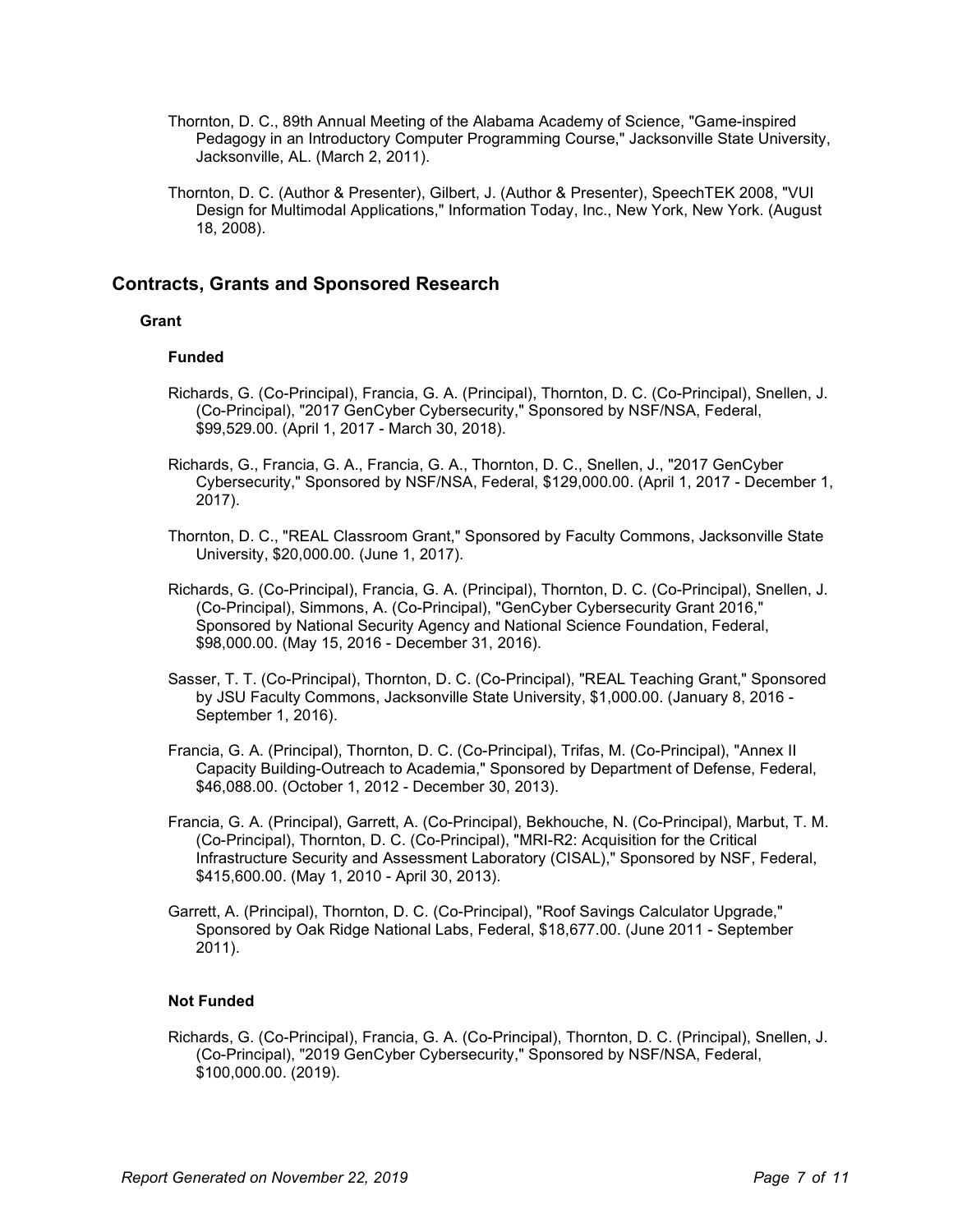- Richards, G. (Co-Principal), Francia, G. A. (Co-Principal), Thornton, D. C. (Principal), Snellen, J. (Co-Principal), "2018 GenCyber Cybersecurity," Sponsored by NSF/NSA, Federal, \$100,000.00. (2018).
- Paynter, K. (Supporting), Stephens, W. (Principal), Francia, G. A. (Co-Principal), Thornton, D. C. (Co-Principal), Willis, B. (Supporting), Lee, E. (Supporting), Caldwell, B. (Supporting), Barnes, J. (Supporting), "Expanding Computational Integration in Teacher Education (ExCITE) In-Field Development," Sponsored by National Science Foundation, Federal, \$325,000.00. (July 2, 2018 - August 15, 2018).
- Paynter, K. (Supporting), Stephens, W. (Principal), Francia, G. A. (Co-Principal), Thornton, D. C. (Co-Principal), Willis, B. (Supporting), Lee, E. (Supporting), Caldwell, B. (Supporting), Barnes, J. (Supporting), "JSU—ExCITE 2018: Extending Computational Integration in Teacher Education in Middle and High Schools Serving Underrepresented and Underserved Communities," Sponsored by National Science Foundation, Federal, \$1,850,000.00. (July 2, 2018 - August 15, 2018).
- Kim, K. (Co-Principal), Francia, G. A. (Principal), Thornton, D. C. (Co-Principal), "JSU CyberCorps: Scholarship for Service (JSU-SFS)," Sponsored by National Science Foundation (NSF), Jacksonville State University, \$1,705,055.00. (2017).
- Kim, K. (Co-Principal), Francia, G. A. (Principal), Thornton, D. C. (Co-Principal), "JSU CyberCorps: Scholarship for Service (JSU-SFS)," Sponsored by National Science Foundation (NSF), Jacksonville State University, \$1,750,980.00. (2016).
- Kim, K. (Co-Principal), Francia, G. A. (Principal), Trifas, M. (Co-Principal), Thornton, D. C. (Co-Principal), Tseng, H. (Co-Principal), "EDU: Cybersecurity Education and Resources Expansion (CERE)Project," Sponsored by National Science Foundation (NSF), Jacksonville State University, \$275,220.00. (2015).
- Kim, K. (Co-Principal), Francia, G. A. (Principal), Thornton, D. C. (Co-Principal), Krishnaprasad, S. (Co-Principal), "JSU CyberCorps: Scholarship for Service (JSU-SFS)," Sponsored by National Science Foundation (NSF), Jacksonville State University, \$2,743,305.00. (2015).
- Thornton, D. C., Garrett, A., Reed, T. P., Rider, E. L., Trifas, M., "EXP: PlayServe: A Gamification Framework for Service Learning," Sponsored by National Science Foundation, Federal, \$323,674.00. (November 1, 2014).
- Kim, K. (Co-Principal), Francia, G. A. (Principal), Garrett, A. (Co-Principal), Thornton, D. C. (Co-Principal), "JSU CyberCorps: Scholarship for Service (JSU-SFS)," Sponsored by National Science Foundation (NSF), Jacksonville State University, \$1,603,837.00. (2013).
- Kilgo, R. W. (Co-Principal), Francia, G. A. (Principal), Marbut, T. M. (Co-Principal), Thornton, D. C. (Co-Principal), Ryan, K. (Co-Principal), Tanya, B. (Co-Principal), "STEM Teacher Retention, Initiation, Preparation, and Enrichment (STRIPE) Project Discovery Research K-12," Sponsored by NSF, Federal, \$3,000,000.00. (December 5, 2013).
- Dempsey, H. L. (Co-Principal), Thornton, D. C. (Principal), Garrett, A. (Co-Principal), Dempsey, D. W. (Co-Principal), "Gamegogy: Game-inspired pedagogy," Sponsored by National Science Foundation (NSF), Federal, \$200,000.00. (June 30, 2013).
- Thornton, D. C. (Principal), Garrett, A. (Co-Principal), Dempsey, H. L. (Co-Principal), Dempsey, D. W. (Co-Principal), "Gamegogy: Game-inspired Pedagogy," Sponsored by NSF, Federal, \$550,000.00. (June 1, 2013).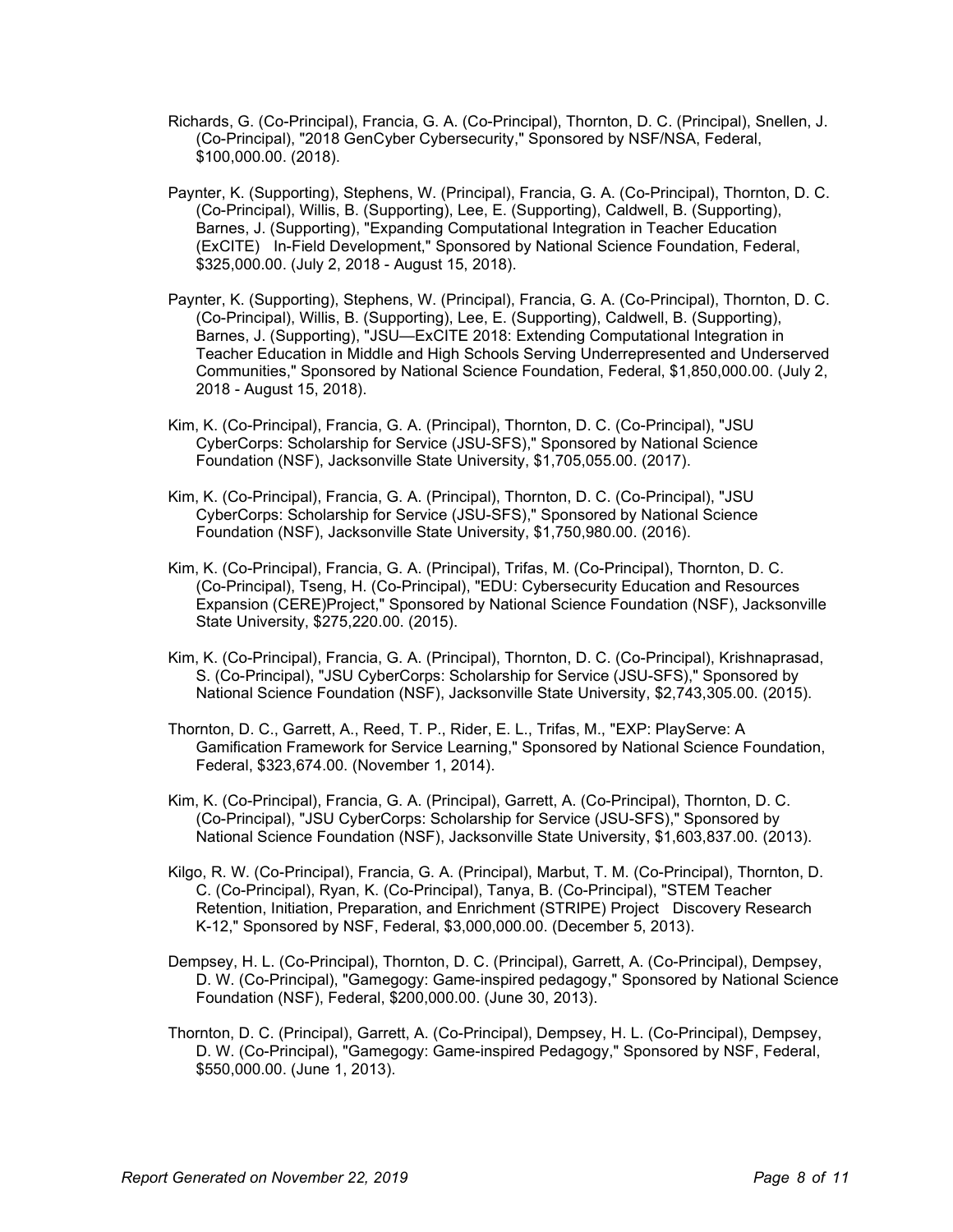- Kim, K. (Co-Principal), Francia, G. A. (Principal), Garrett, A. (Co-Principal), Thornton, D. C. (Co-Principal), McKerchar, T. L. (Co-Principal), "Framework for CyberTrust through Intelligent Performance Monitoring (CIPM)," Sponsored by National Science Foundation (NSF), Jacksonville State University, \$494,323.00. (2012).
- Buttram, H. D. (Supporting), Marbut, T. M. (Supporting), Scroggins, W. A. (Supporting), Thornton, D. C. (Supporting), Francia, G. A. (Principal), Zanzig, J. S. (Supporting), "Virtual 3-D Crime Scene Processing Training Gaming Shell.," Sponsored by Department of Defense, National Science Foundation, Byrne Grant., Federal, \$600,000.00. (January 1, 2011 - December 31, 2011).
- Trifas, M. (Co-Principal), Thornton, D. C. (Co-Principal), Francia, G. A. (Co-Principal), "Integrated K12 Curriculum for App Inventor and Lego Mindstorms NXT Robots," Sponsored by GOOGLE, Private, \$25,540.00. (November 30, 2011).
- Trifas, M. (Co-Principal), Thornton, D. C. (Co-Principal), Yang, M. (Principal), Bourbakis, N. (Co-Principal), "Video and Image Enhancement for Assisting Sensor Operators in Multi-Unmanned Aerial Systems," Sponsored by Air Force, Federal. (September 25, 2008).

# Awards and Honors

Best Paper Award, Colloquium for Information Systems Security Education. (June 13, 2012).

# Research Currently in Progress

"Dynamic Difficulty Adjustment of Serious Games" (On-Going).

Serious games are a category of games whose main goal is not entertainment. These include games for education, training, and therapy. Dynamic difficulty adjustment (DDA) is an attempt to ensure that a game's difficulty is customized to every player's ability, with the goal of increasing engagement. Employing effective DDA approaches to serious games holds promise to improve user outcome and satisfaction.

"Gamegogy: Game-inspired Pedagogy" (On-Going).

This project aims to incorporate the motivating factors of digital gaming into college curriculum in order to increase student motivation and satisfaction.

# **SERVICE**

### Department Service

CORE Scholars Dual Enrollment Departmental Tour. (June 1, 2017 - Present).

Website Manager, Computing. (January 1, 2014 - Present).

Presenter, Lincoln High School Recruitment Visit. (November 1, 2012 - Present).

Preview Day Presenter. (April 1, 2008 - Present).

Committee Member, Graduate Curriculum. (2008 - Present).

Committee Member, Undergraduate Curriculum. (2005 - Present).

Committee Chair, Search Committee (CS Faculty Member). (November 1, 2018 - April 1, 2019).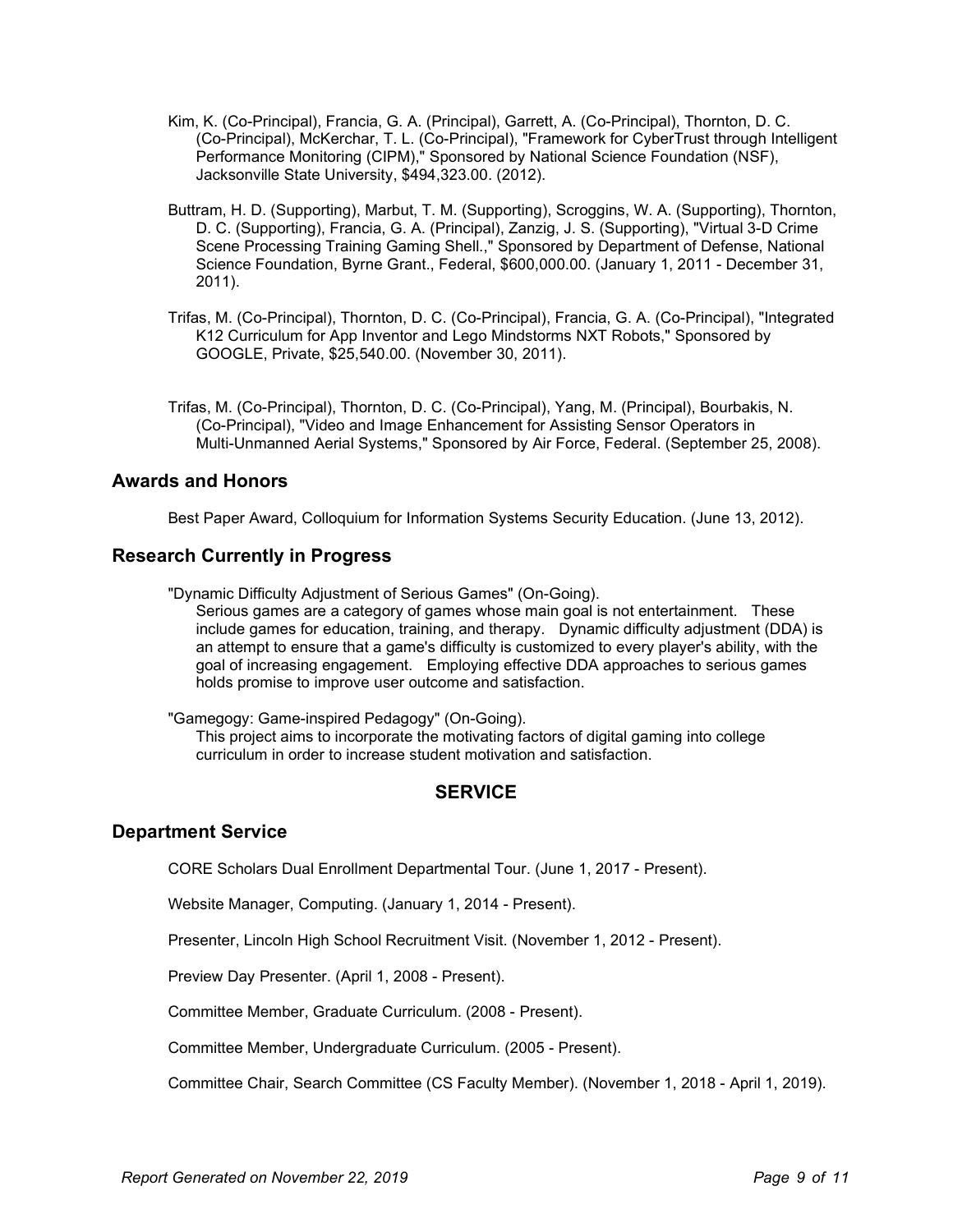Presenter, Youth Leadership Calhoun County Recruitment Visit. (February 26, 2019).

Committee Member, Search Comittee (CIS Faculty Member). (October 1, 2017 - May 1, 2018).

Presenter, Gadsden State Recruitment Visit. (February 20, 2018).

Committee Chair, Search Committee (CS Faculty Member). (March 15, 2017 - September 1, 2017).

Committee Chair, Computer Science Club. (August 1, 2011 - June 1, 2015).

Committee Chair, Programming Competition. (January 1, 2008 - August 1, 2014).

Career and Co-op Coordinator. (January 1, 2010 - June 1, 2014).

# School Service

Committee Member, School of Science Search Committee. (July 5, 2016 - August 8, 2016).

Committee Member, Curriculum Change Committee. (August 2009 - 2015).

### University Service

Committee Member, Articulation and General Studies Committee (AGSC) - Academic Sub-committee. (January 11, 2019 - Present).

Program Coordinator, Student Symposium Committee. (January 8, 2019 - Present).

Committee Member, Navigate Leadership Team. (August 20, 2018 - Present).

French Toast Expert, Midnight Breakfast at the Caf. (April 23, 2019).

Committee Member, Student Symposium Committee. (June 1, 2009 - January 7, 2019).

Committee Chair, Faculty Honors Committee. (January 1, 2017 - May 1, 2018).

Committee Member, Faculty Senate. (January 1, 2017 - May 1, 2018).

Committee Member, International Partnerships Subcommittee. (July 1, 2016 - May 1, 2017).

Special Institutional Assignment, Transfer Pathway Program. (May 1, 2016 - May 1, 2017).

Committee Member, Course Evaluation Committee. (January 15, 2016 - July 1, 2016).

Committee Member, Strategic Planning Committee. (June 1, 2014 - August 1, 2015).

Committee Chair, Technology Implementation Subcommittee. (August 1, 2010 - August 1, 2015).

Program Organizer, Digital Measures Training Sessions. (August 1, 2012 - May 1, 2014).

Committee Member, Quality Enhancement Plan - Focus Committee. (January 1, 2013 - April 1, 2014).

Committee Chair, Best Practices Committee. (May 1, 2011 - June 1, 2012).